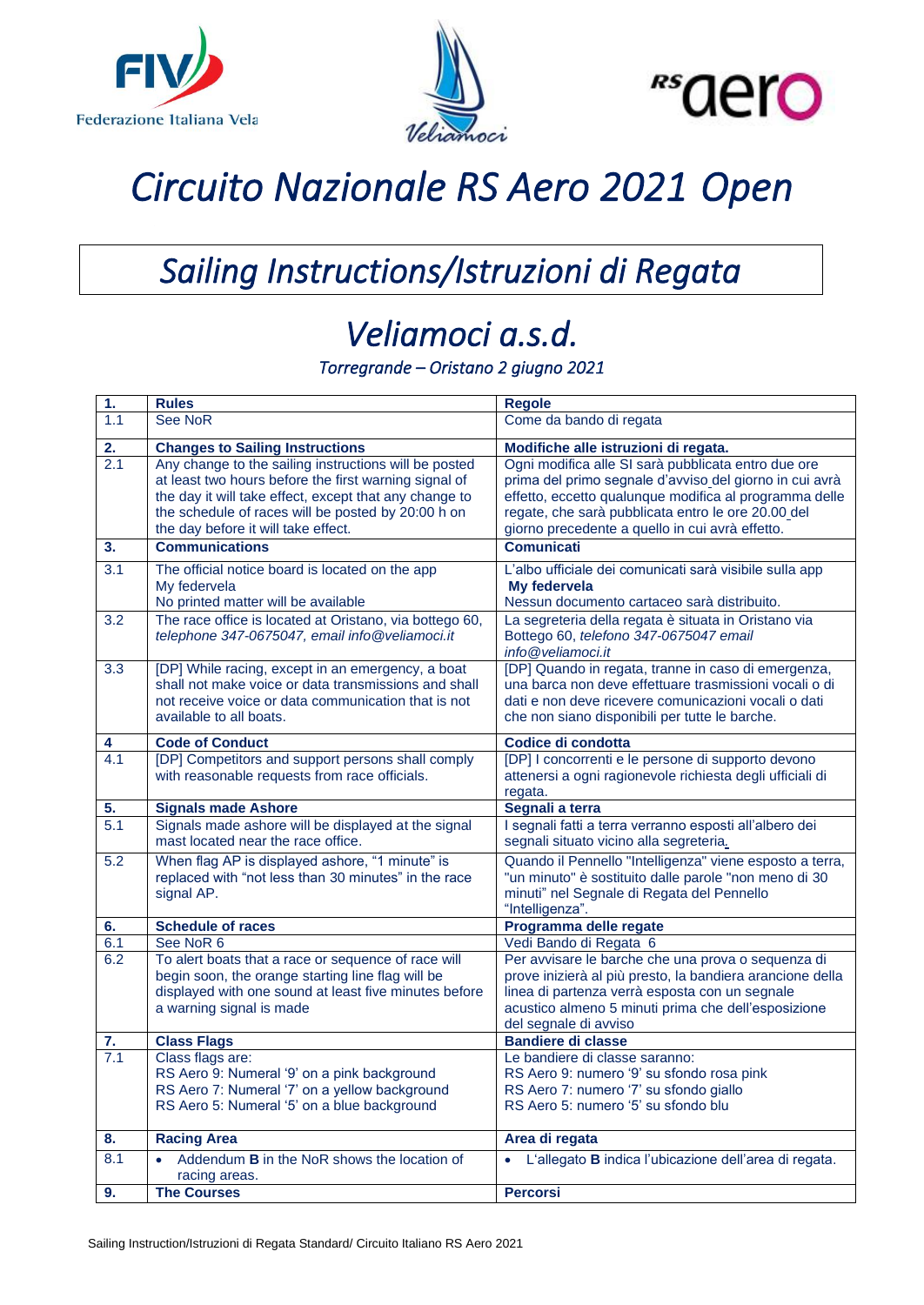





| 9.1               | The diagram in Addendum C shows the course<br>including the approximate angles between legs, the<br>order in which marks are to be passed, and the side |                                                                                                                                                                                                                                                                                                                                                    | I diagrammi nell'allegato C indicano i percorsi,<br>compresi gli angoli approssimativi tra i lati, l'ordine nel<br>quale le boe devono essere passate e il lato da cui |                                                                                                                                                                                                                                       |                                                                                                                                                                                                                          |  |
|-------------------|---------------------------------------------------------------------------------------------------------------------------------------------------------|----------------------------------------------------------------------------------------------------------------------------------------------------------------------------------------------------------------------------------------------------------------------------------------------------------------------------------------------------|------------------------------------------------------------------------------------------------------------------------------------------------------------------------|---------------------------------------------------------------------------------------------------------------------------------------------------------------------------------------------------------------------------------------|--------------------------------------------------------------------------------------------------------------------------------------------------------------------------------------------------------------------------|--|
|                   | on which each mark is to be left.                                                                                                                       |                                                                                                                                                                                                                                                                                                                                                    |                                                                                                                                                                        | devono essere lasciate                                                                                                                                                                                                                |                                                                                                                                                                                                                          |  |
| 10.               | <b>Marks</b>                                                                                                                                            |                                                                                                                                                                                                                                                                                                                                                    |                                                                                                                                                                        | <b>Boe</b>                                                                                                                                                                                                                            |                                                                                                                                                                                                                          |  |
| 10.1              | Yellow                                                                                                                                                  | The rounding marks 1, 2, 3a, 3b, S, will be cylindrical                                                                                                                                                                                                                                                                                            |                                                                                                                                                                        | Le boe da girare 1, 2, 3a, 3b, S sono cilindriche gialle                                                                                                                                                                              |                                                                                                                                                                                                                          |  |
| 10.2              |                                                                                                                                                         |                                                                                                                                                                                                                                                                                                                                                    | New marks, as provided in SI 13.1, will be Orange<br>Le nuove boe, previste nella SI 13.1 sono arancio                                                                 |                                                                                                                                                                                                                                       |                                                                                                                                                                                                                          |  |
| 10.3              | The starting will be yellow and finishing marks will be<br>an orange buoy                                                                               |                                                                                                                                                                                                                                                                                                                                                    |                                                                                                                                                                        | Le boe di partenza sarà gialla e quella di arrivo sarà un<br>gavitello arancione                                                                                                                                                      |                                                                                                                                                                                                                          |  |
| 11.               | <b>Areas that are Obstructions</b>                                                                                                                      |                                                                                                                                                                                                                                                                                                                                                    |                                                                                                                                                                        | Aree che sono ostacoli                                                                                                                                                                                                                |                                                                                                                                                                                                                          |  |
| 11.1              | <b>XX</b>                                                                                                                                               |                                                                                                                                                                                                                                                                                                                                                    |                                                                                                                                                                        | XX                                                                                                                                                                                                                                    |                                                                                                                                                                                                                          |  |
| 12.               | <b>The Start</b>                                                                                                                                        |                                                                                                                                                                                                                                                                                                                                                    |                                                                                                                                                                        | <b>Partenza</b>                                                                                                                                                                                                                       |                                                                                                                                                                                                                          |  |
| 12.1              | preparatory signal                                                                                                                                      | Races will be started using RRS 26 with the warning<br>signal made 5 minutes before the starting signal.<br>Race Committee shall use P, U, Black signal as                                                                                                                                                                                         |                                                                                                                                                                        | Le prove saranno fatte partire come da regola 26 con il<br>segnale d'avviso dato 5 minuti prima del segnale di<br>partenza. Per il segnale preparatorio il CdR potrà<br>esporre la P, U, Nera                                         |                                                                                                                                                                                                                          |  |
| 12.2              | starting mark.                                                                                                                                          | The starting line will be between a staff displaying an<br>orange flag on the starting signal vessel at the<br>starboard end and the course side of the port-end                                                                                                                                                                                   |                                                                                                                                                                        | La linea di partenza sarà tra un'asta con una bandiera<br>arancione sull'imbarcazione di partenza che espone i<br>segnali all'estremità destra della linea e il lato del<br>percorso della boa di partenza all'estremità di sinistra. |                                                                                                                                                                                                                          |  |
| 12.3              |                                                                                                                                                         | A boat that does not start within 2 minutes after her<br>starting signal will be scored DNS without a hearing.<br>This changes RRS A 5.1 and A 5.2.                                                                                                                                                                                                |                                                                                                                                                                        | Una barca che non parte entro 2 minuti dopo il proprio<br>segnale di partenza sarà classificata "Non Partita DNS"<br>senza udienza. Ciò modifica le RRS A5.1 e A5.2                                                                   |                                                                                                                                                                                                                          |  |
| $\overline{12.4}$ | [DP] [NP] Boats whose warning signal has not been<br>made shall avoid the starting area during the starting<br>sequence for other races.                |                                                                                                                                                                                                                                                                                                                                                    |                                                                                                                                                                        | [DP] [NP] Le barche il cui segnale di avviso non è<br>ancora stato dato devono tenersi lontane dall'area di<br>partenza durante le sequenze di partenza delle altre<br>prove.                                                         |                                                                                                                                                                                                                          |  |
|                   |                                                                                                                                                         |                                                                                                                                                                                                                                                                                                                                                    |                                                                                                                                                                        |                                                                                                                                                                                                                                       |                                                                                                                                                                                                                          |  |
| 13.               |                                                                                                                                                         | <b>Change of the Next Leg of the Course</b>                                                                                                                                                                                                                                                                                                        |                                                                                                                                                                        | Cambio del successivo lato del percorso                                                                                                                                                                                               |                                                                                                                                                                                                                          |  |
| 13.1              | mark.                                                                                                                                                   | To change the next leg of the course, the race<br>committee will lay a new mark (or move the finishing<br>line) and remove the original mark as soon as<br>practicable. When in a subsequent change a new<br>mark is replaced, it will be replaced by an original<br>If the windward mark is changed a new spreader<br>mark nr 2 will not be laid. |                                                                                                                                                                        | sostituita con la boa originale<br>Se viene cambiata la boa di bolina, la boa di<br>disimpegno nr 2 non verrà posata.                                                                                                                 | Per cambiare il successivo lato del percorso, il<br>comitato di regata poserà una nuova boa (o sposterà la<br>linea d'arrivo) e toglierà la boa originale appena<br>possibile. Per un ulteriore cambio la nuova boa sarà |  |
| 13.2              |                                                                                                                                                         | When one gate mark is missing, the remaining mark<br>shall be rounded to port                                                                                                                                                                                                                                                                      |                                                                                                                                                                        | essere lasciata a sinistra                                                                                                                                                                                                            | Se manca una boa del cancello, la boa restante dovrà                                                                                                                                                                     |  |
| 14.               | <b>The Finish</b>                                                                                                                                       |                                                                                                                                                                                                                                                                                                                                                    |                                                                                                                                                                        | <b>Arrivo</b>                                                                                                                                                                                                                         |                                                                                                                                                                                                                          |  |
| 14.1              | the finishing mark.                                                                                                                                     | The finishing line will be between a staff displaying a<br>blue flag on the finishing mark and the course side of                                                                                                                                                                                                                                  |                                                                                                                                                                        | boa di arrivo.                                                                                                                                                                                                                        | La linea d'arrivo sarà tra l'asta con bandiera blu posta<br>sull'imbarcazione di arrivo e il lato del percorso della                                                                                                     |  |
| 15.               | <b>Penalty System</b>                                                                                                                                   |                                                                                                                                                                                                                                                                                                                                                    |                                                                                                                                                                        | Sistema di penalizzazione                                                                                                                                                                                                             |                                                                                                                                                                                                                          |  |
| 15.1              |                                                                                                                                                         | Appendix P will apply as changed by SI 15.2.                                                                                                                                                                                                                                                                                                       |                                                                                                                                                                        |                                                                                                                                                                                                                                       | L'appendice P si applica come modificata dalla SI 15.2.                                                                                                                                                                  |  |
| 15.2              |                                                                                                                                                         | RRS P2.3 will not apply and RRS P2.2 is changed so<br>that it will apply to any penalty after the first one.                                                                                                                                                                                                                                       |                                                                                                                                                                        | successiva alla prima.                                                                                                                                                                                                                | La RRS P2.3 non si applica e la RRS P2.2 è modificata<br>nel senso che sarà applicata a qualsiasi penalità                                                                                                               |  |
| 16.               |                                                                                                                                                         |                                                                                                                                                                                                                                                                                                                                                    |                                                                                                                                                                        |                                                                                                                                                                                                                                       |                                                                                                                                                                                                                          |  |
| 16.1              |                                                                                                                                                         | <b>Time Limits and Target Times</b><br>The Race Time Limit (see RRS 35), the Race Target<br>Time and the finishing Window are as follows:                                                                                                                                                                                                          |                                                                                                                                                                        | Tempo limite e Tempo ottimale<br>sono le seguenti:                                                                                                                                                                                    | Il Tempo Limite della Prova (vedi RRS 35), il Tempo<br>Ottimale previsto per la prova e la Finestra di Arrivo                                                                                                            |  |
|                   |                                                                                                                                                         |                                                                                                                                                                                                                                                                                                                                                    |                                                                                                                                                                        |                                                                                                                                                                                                                                       |                                                                                                                                                                                                                          |  |
|                   |                                                                                                                                                         | <b>Class</b>                                                                                                                                                                                                                                                                                                                                       | <b>Race Time Limit</b>                                                                                                                                                 | <b>Race Target time</b>                                                                                                                                                                                                               | <b>Finishing Window</b>                                                                                                                                                                                                  |  |
|                   |                                                                                                                                                         | <b>Classe</b>                                                                                                                                                                                                                                                                                                                                      | <b>Tempo Limite Prova</b>                                                                                                                                              | <b>Tempo Ottimale</b>                                                                                                                                                                                                                 | <b>Finestra di Arrivo</b>                                                                                                                                                                                                |  |
|                   |                                                                                                                                                         | RS Aero 5<br>RS Aero 7                                                                                                                                                                                                                                                                                                                             | 60<br>60                                                                                                                                                               | 30<br>30                                                                                                                                                                                                                              | 5<br>$\sqrt{5}$                                                                                                                                                                                                          |  |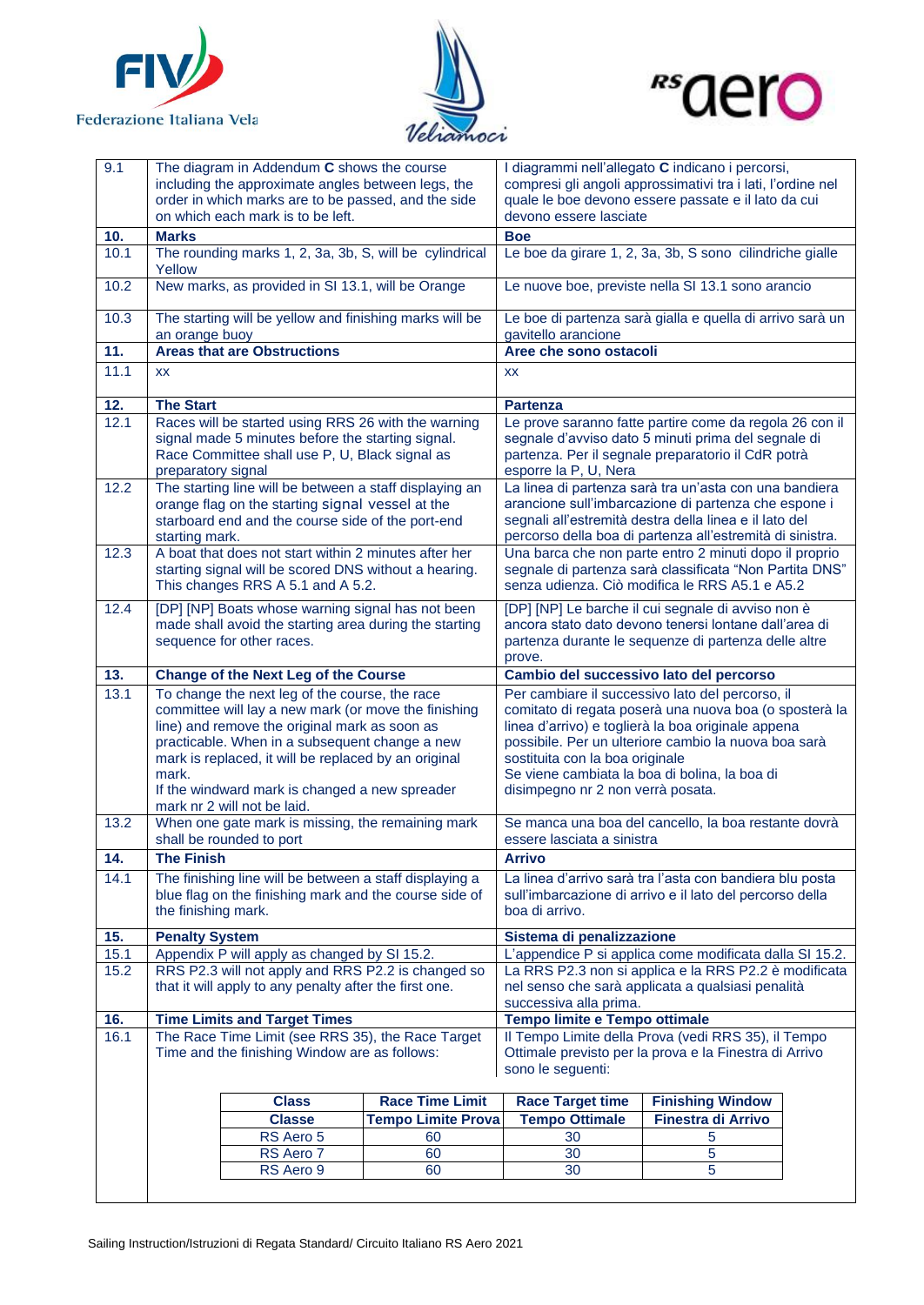





| 16.2 | [NP] The Finishing Window is the time for boats to<br>finish after the first boat sails the course and finishes.<br>Boats failing to finish within the Finishing Window,<br>and not subsequently retiring, penalized or given<br>redress, will be scored Time Limit Expired (TLE)    | [NP] La Finestra di Arrivo è il tempo che le barche<br>hanno per arrivare dopo che la prima barca ha<br>compiuto il percorso ed è arrivata.<br>Le barche che non arrivano entro la Finestra di Arrivo,<br>che in seguito non si ritirano, non vengono penalizzate                                                                               |
|------|--------------------------------------------------------------------------------------------------------------------------------------------------------------------------------------------------------------------------------------------------------------------------------------|-------------------------------------------------------------------------------------------------------------------------------------------------------------------------------------------------------------------------------------------------------------------------------------------------------------------------------------------------|
|      | without a hearing.<br>A boat scored TLE shall be scored points for the<br>finishing place two more than the points scored by<br>the last boat that finished within the Finishing Window                                                                                              | o a cui non è stato concesso una riparazione sono<br>classificate Time Limit Expired (TLE) senza udienza<br>Una barca classificata TLE riceverà due punti in più dei<br>punti assegnati all'ultima barca arrivata nella Finestra                                                                                                                |
|      | This changes RRS 35, A 5.1, A 5.2 and A10                                                                                                                                                                                                                                            | di Arrivo. Ciò modifica le RRS 35, A5.1, A5.2 e A10.                                                                                                                                                                                                                                                                                            |
| 16.3 | [NP] Failure to meet the target time will not be<br>grounds for redress.<br>This changes RRS 62.1(a).                                                                                                                                                                                | [NP] Il mancato rispetto del tempo ottimale non<br>costituisce motivo di riparazione.<br>Ciò modifica la RRS 62.1(a)                                                                                                                                                                                                                            |
| 17.  | <b>Hearing Requests</b>                                                                                                                                                                                                                                                              | Domanda di udienza                                                                                                                                                                                                                                                                                                                              |
| 17.1 | For each class, the protest time limit is 60 minutes<br>after the last boat has finished the last race of the day<br>or the race committee signals no more racing today,<br>whichever is later.<br>The time will be posted on app Myfedervela                                        | Per ogni classe, il limite di tempo per le proteste è di 60<br>minuti dopo che l'ultima barca è arrivata nell'ultima<br>prova della giornata o il comitato di regata ha<br>segnalato che non saranno corse alte prova oggi,<br>quale sia il termine più tardivi.<br>L'orario verrà pubblicato su albo comunicati ed app My<br>federvela         |
| 17.2 | Protest forms are available at the race office.                                                                                                                                                                                                                                      | I moduli di protesta sono disponibili presso la<br>segreteria regate.                                                                                                                                                                                                                                                                           |
| 17.3 | Notices will be posted no later than 30 minutes after<br>the protest time limit to inform competitors of hearings<br>in which they are parties or named as witnesses.<br>Hearings will be held in the protest room, located at<br>Veliamoci club house beginning at the time posted. | I comunicati per informare i concorrenti sulle udienze<br>nelle quali sono parti o nominati come testimoni<br>saranno pubblicati non oltre 30 minuti dallo scadere del<br>tempo limite per le proteste, Le udienze saranno<br>discusse nella sala per le proteste situata presso la<br>sede di Veliamoci a.s.d. e a partire dal tempo indicato. |
| 17.4 | A list of boats that have been penalized for breaking<br>RRS 42 under Appendix P will be posted.                                                                                                                                                                                     | Sarà pubblicato l'elenco delle barche che sono state<br>penalizzate per avere infranto la RS 42                                                                                                                                                                                                                                                 |
| 18.  | <b>Scoring</b>                                                                                                                                                                                                                                                                       | <b>Classifiche</b>                                                                                                                                                                                                                                                                                                                              |
|      |                                                                                                                                                                                                                                                                                      |                                                                                                                                                                                                                                                                                                                                                 |
| 18.1 | See NoR 11                                                                                                                                                                                                                                                                           | Vedi NoR 11                                                                                                                                                                                                                                                                                                                                     |
| 19.  | <b>Safety regulations</b>                                                                                                                                                                                                                                                            | Norme di sicurezza                                                                                                                                                                                                                                                                                                                              |
| 19.1 | When afloat, RRS 40.1 will apply at all times                                                                                                                                                                                                                                        | La RRS 40.1 si applica sempre quando si è in acqua                                                                                                                                                                                                                                                                                              |
| 19.2 | [DP] [NP] A boat that retires from a race shall inform<br>the race committee as soon as possible.                                                                                                                                                                                    | [DP] [NP] Una barca che si ritira dalla prova dovrà<br>avvertire il comitato di regata al più presto possibile.                                                                                                                                                                                                                                 |
| 20.  | <b>Replacement of equipment</b>                                                                                                                                                                                                                                                      | Sostituzione delle attrezzature                                                                                                                                                                                                                                                                                                                 |
| 20.1 | [DP] Substitution of damaged or lost equipment will<br>not be allowed without written authorization of the<br>race or the technical committee.<br>Requests for substitution shall be delivered to the<br>race committee at the first reasonable opportunity.                         | [DP] Non è consentita la sostituzione di attrezzature o<br>equipaggiamenti danneggiati o perduti senza la<br>preventiva approvazione del comitato tecnico o dal<br>comitato di regata. Le richieste per la sostituzione<br>devono essere presentate al comitato di regata alla                                                                  |
| 21.  | <b>Equipment and Measurement Checks</b>                                                                                                                                                                                                                                              | prima ragionevole occasione.<br>Verifica attrezzature e controllo di stazze                                                                                                                                                                                                                                                                     |
| 21.1 |                                                                                                                                                                                                                                                                                      |                                                                                                                                                                                                                                                                                                                                                 |
| 22.  | <b>Official Vessels</b>                                                                                                                                                                                                                                                              | Imbarcazioni ufficiali                                                                                                                                                                                                                                                                                                                          |
| 22.1 | Official vessels will be marked as follows:<br>A Flag                                                                                                                                                                                                                                | Le imbarcazioni ufficiali saranno identificate come<br>segue: Bandiera A                                                                                                                                                                                                                                                                        |
| 23.  | <b>Support Team</b>                                                                                                                                                                                                                                                                  | Persone di supporto                                                                                                                                                                                                                                                                                                                             |
| 23.1 | [DP] [NP] Team leaders, coaches and other support                                                                                                                                                                                                                                    | [DP] [NP] I team leader, gli allenatori e altro personale                                                                                                                                                                                                                                                                                       |
|      | persons shall stay outside areas where boats are                                                                                                                                                                                                                                     | di supporto, dovranno stare al di fuori dell'area dove le                                                                                                                                                                                                                                                                                       |
|      | racing from the time of the preparatory signal for the<br>first class to start until all boats have finished or                                                                                                                                                                      | barche stanno regatando dal momento del segnale<br>preparatorio della prima classe che parte, fino a                                                                                                                                                                                                                                            |
|      | retired or the race committee signals a                                                                                                                                                                                                                                              | quando tutte le barche siano arrivate, si siano ritirate o                                                                                                                                                                                                                                                                                      |
|      | postponement, general recall, or abandonment.                                                                                                                                                                                                                                        | il comitato di regata abbia segnalato un differimento,<br>un richiamo generale o un annullamento [DP].                                                                                                                                                                                                                                          |
| 23.2 | [DP] [NP] Support vessels shall be identified as<br>follows white flag                                                                                                                                                                                                               | [DP] [[NP] Le imbarcazioni di supporto dovranno<br>essere identificate con una bandiera bianca con lettera<br>S                                                                                                                                                                                                                                 |
| 24   | <b>Trash disposal</b>                                                                                                                                                                                                                                                                | <b>Smaltimento rifiuti</b>                                                                                                                                                                                                                                                                                                                      |
| 24.1 | Trash may be placed aboard official or support<br>person vessel                                                                                                                                                                                                                      | I rifiuti possono essere consegnati sulle imbarcazioni<br>ufficiali o di supporto                                                                                                                                                                                                                                                               |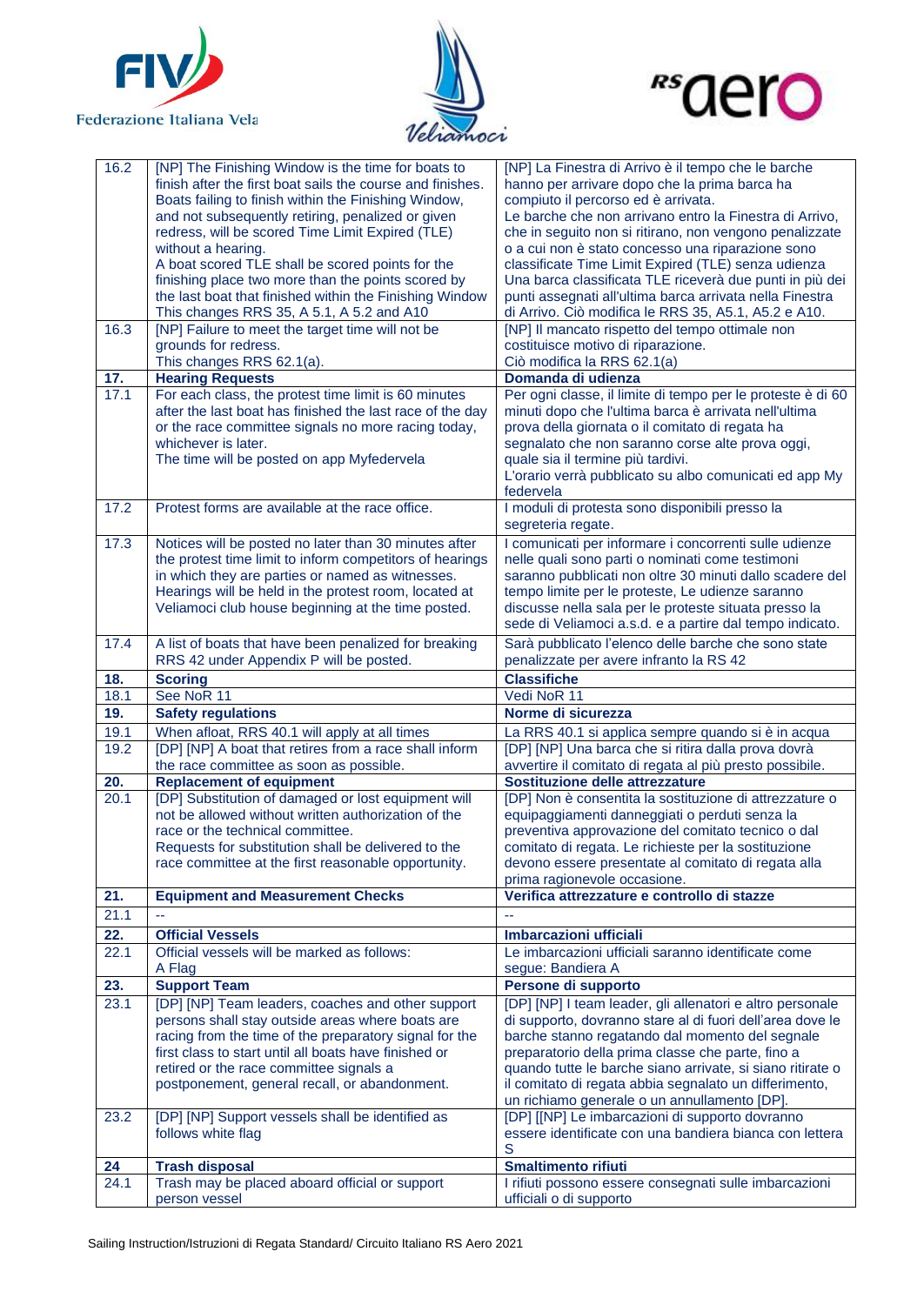





| 25   | <b>Prizes</b>                  | <b>Premi</b>              |  |
|------|--------------------------------|---------------------------|--|
| 25.1 | See NoR 13                     | Vedi NoR 13               |  |
| 26   | <b>Disclaimer of Liability</b> | Esonero di responsabilità |  |
| 26.1 | See NoR 15                     | Vedi NoR 15               |  |
| 27   | <b>Insurance</b>               | <b>Assicurazione</b>      |  |
| 27.1 | See NoR 16                     | Vedi NoR 16               |  |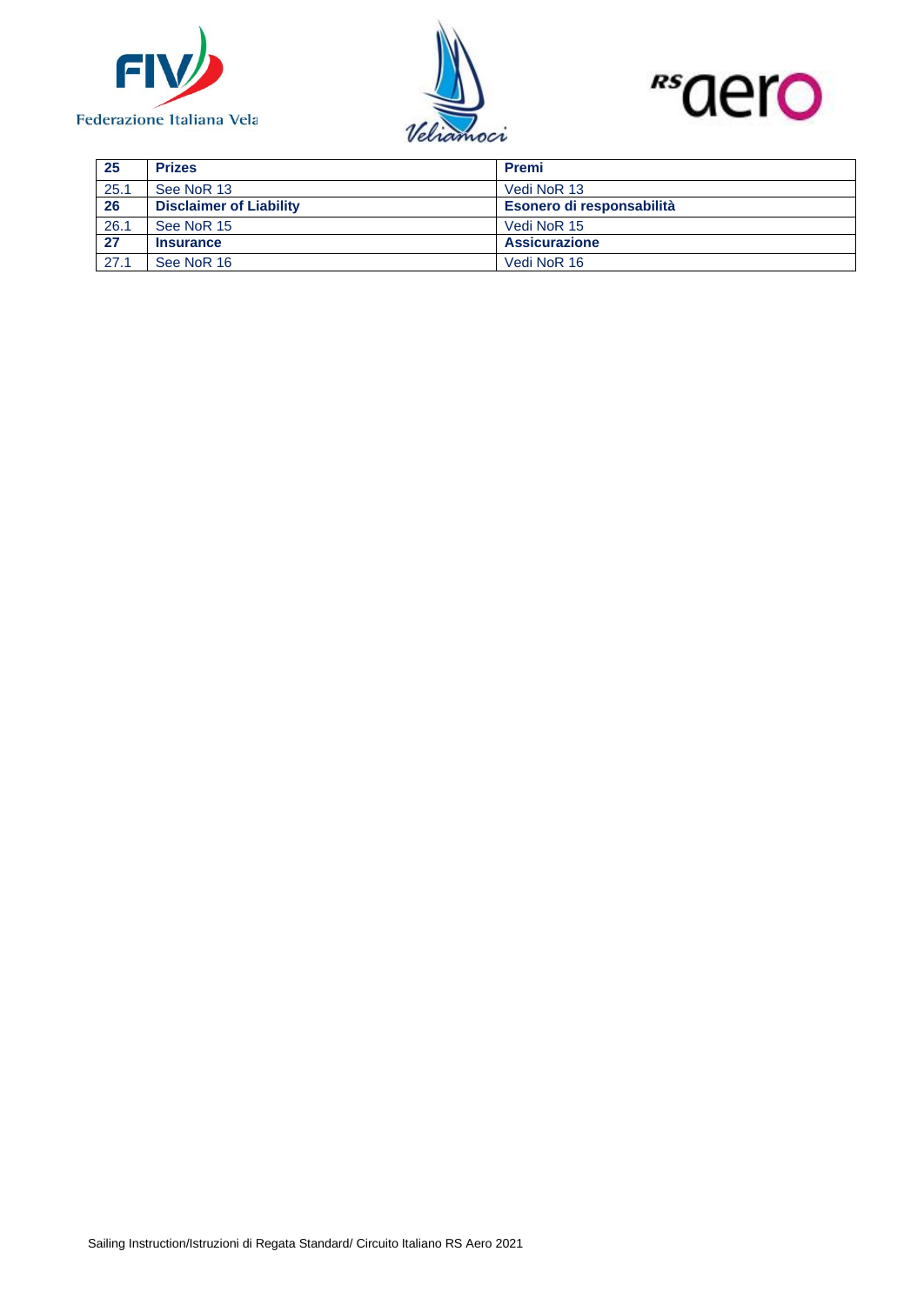